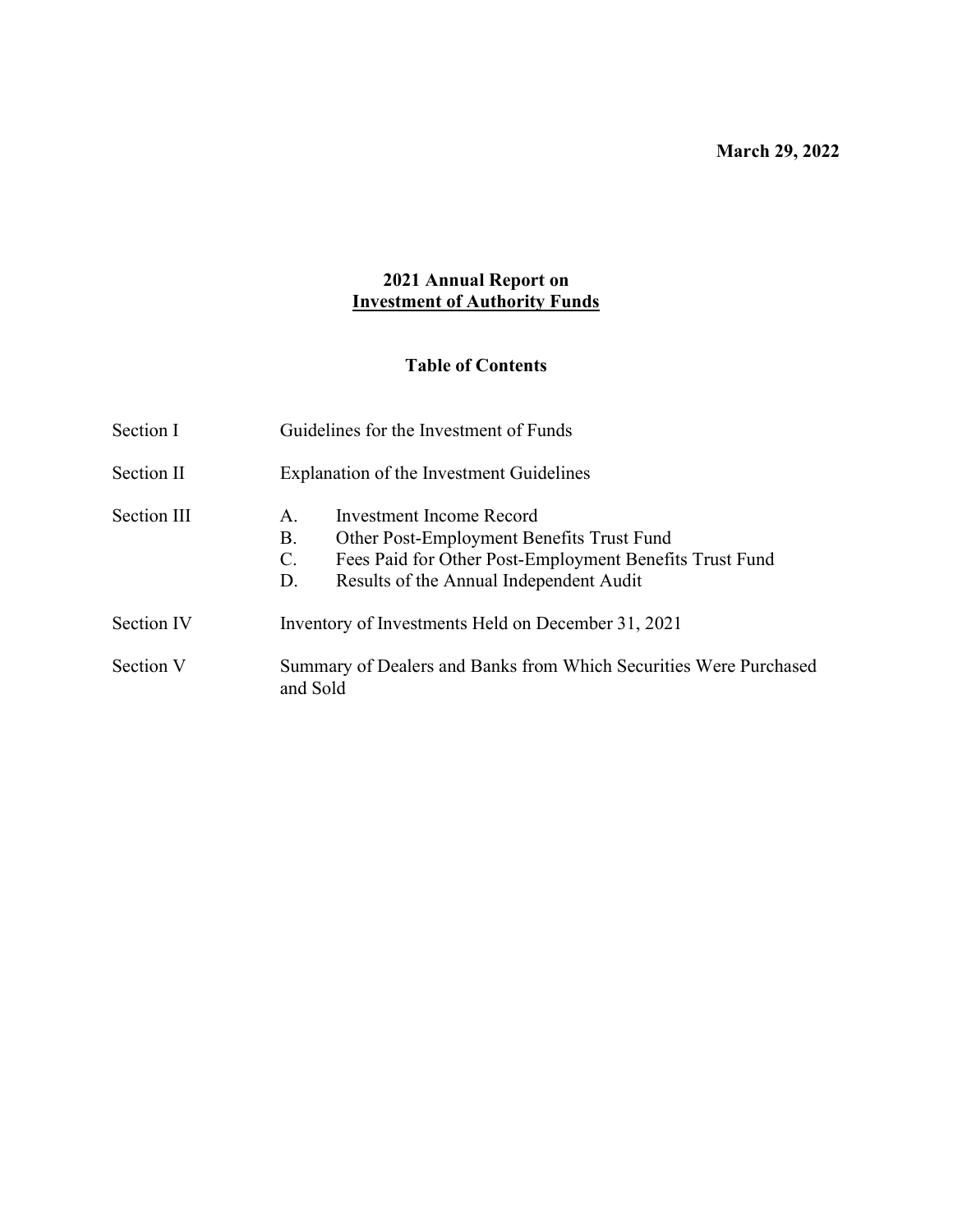### Section I

### New York Power Authority Guidelines for the Investment of Funds

### I. General

 These Guidelines for the Investment of Funds (the "Guidelines") are intended to effectuate the applicable provisions of the General Resolution Authorizing Revenue Obligations, adopted February 24, 1998 (the "Resolution"), the lien and pledge of which covers all accounts and funds of the Authority and that governs the Authority's existing policies and procedures concerning the investment of funds as contained in these Guidelines. In a conflict between the Guidelines and the Resolution, the latter shall prevail. In addition, these Guidelines are intended to effectuate the provisions of Section 2925 of the New York State Public Authorities Law.

### II. Responsibility for Investments

 The Deputy Treasurer and Investment Officer have the responsibility for the investment of Authority funds under the general supervision of the Treasury Investment Committee, formally comprised of the Executive Vice President and Chief Financial Officer, Treasurer, SVP & CRO, Controller, and SVP Finance. Alternate members may include other appointees as so deemed appropriate by the EVP and CFO. The Treasurer shall ensure that an operating manual is maintained that provides a detailed description of procedures for maintaining records of investment transactions and related information.

The Authority may engage the services of one or more external investment advisors to assist in the management of the Authority's investment portfolio in a manner consistent with the Authority's objectives. Such external advisors may be granted authority to purchase and sell investment securities in accordance with this Investment Policy. Such managers must be registered under the Investment Advisers Act of 1940.

## III. Investment Goals

 The Treasurer and Deputy Treasurer are responsible for maximizing the yield on investments consistent with requirements for safety, liquidity and minimization of risk. Monies will not be invested for terms in excess of the projected use of funds.

### IV. Authorized Investments

 A. Monies in funds established pursuant to the Resolution shall be invested in Authorized Investments or Authorized Certificates of Deposit, defined as follows:

"Authorized Investments" shall mean: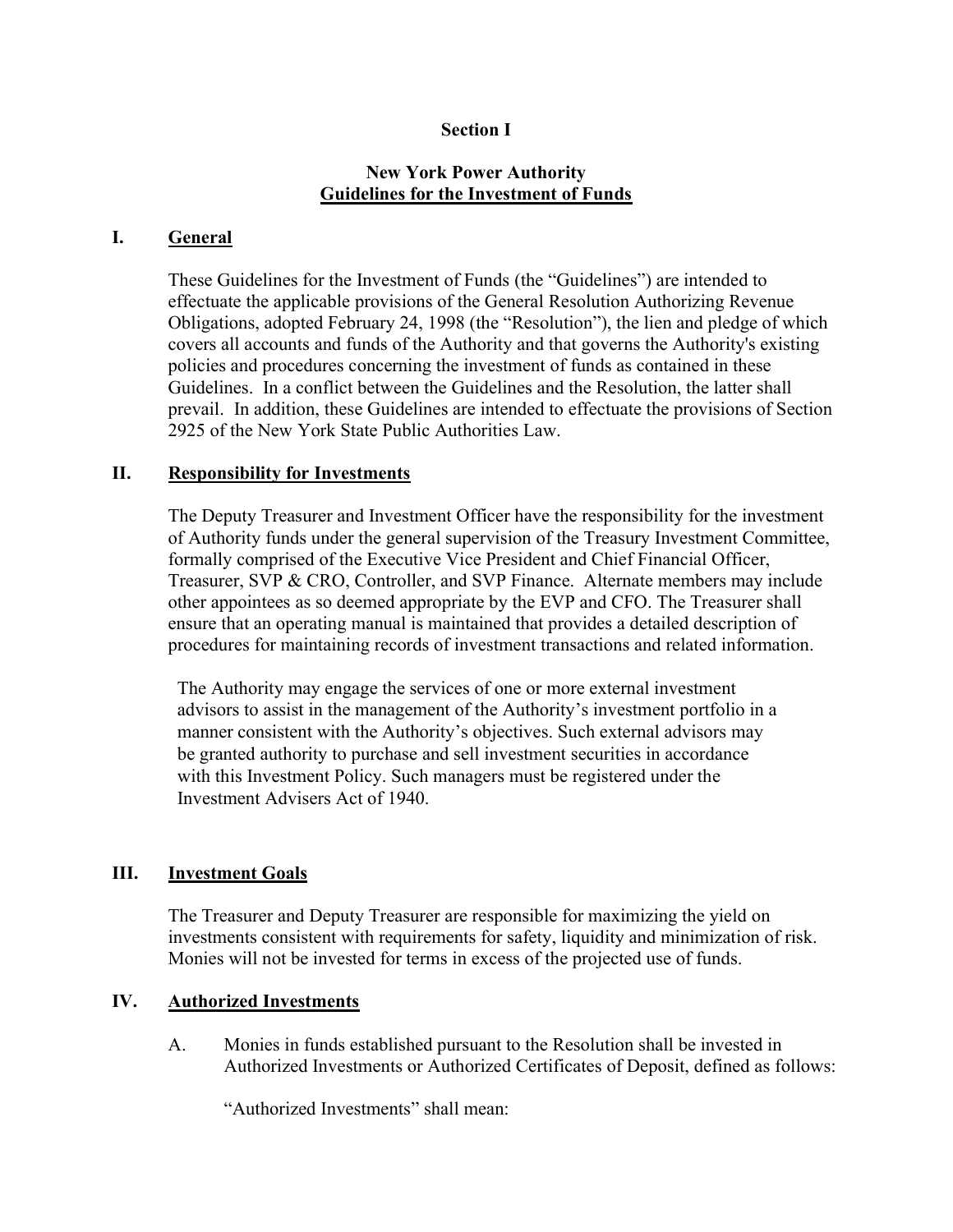- 1. Direct obligations of or obligations guaranteed by the United States of America or the State of New York;
- 2. Bonds, debentures, notes or other obligations issued or guaranteed by any of the following: Federal National Mortgage Association (including Participation Certificates), Government National Mortgage Association, Federal Financing Bank, Federal Home Loan Mortgage Corporation and Federal Home Loan Banks, Federal Housing Administration, Federal Farm Credit Banks Funding Corporation, Federal Farm Credit Banks, Federal Intermediate Credit Banks, Federal Banks for Cooperatives, Federal Land Banks, Farmer Mac, Tennessee Valley Authority ("TVA"), Export-Import Bank of the United States ("EXIM") or any other agency controlled or supervised by and acting as an instrumentality of the United States government;
- 3. Obligations of any state of the United States of America or any political subdivision thereof or any agency, instrumentality or local government unit of any such state or political subdivision that shall be rated at the time of the investment in any of the three highest long-term Rating Categories, as such term is defined in the Resolution, or the highest short-term Rating Category by a Rating Agency, as such term is defined in the Resolution.
- 4. Public Housing Bonds issued by Public Housing Authorities and fully secured as to the payment of both principal and interest by a pledge of annual contributions under an Annual Contributions Contract with the United States of America; or Project Notes issued by Local Public Agencies, in each case, fully secured as to the payment of both principal and interest by a requisition or payment agreement with the United States of America; provided that such Bonds or Notes are guaranteed by the United States of America.
- 5. Money market funds, as defined in the Investment Company Act of 1940, registered under the Federal Securities Act of 1933, and whose objective is to maintain a constant share value of \$1.00, provided that: (a) no more than \$50 million of the Authority's investments shall be invested in any one money market fund for more than thirty consecutive business days; (b) fund investments are restricted to securities described in paragraph (1) or (2) of this subdivision; and (c) no more than 40 percent of the total amount of the Authority's investments shall be invested in money market funds at any time.
- 6. Guaranteed Investment Contracts or GIC Funds issued by creditworthy insurance companies rated A or higher by A.M. Best Co. and collateralized by issuer's general or separate account assets, provided that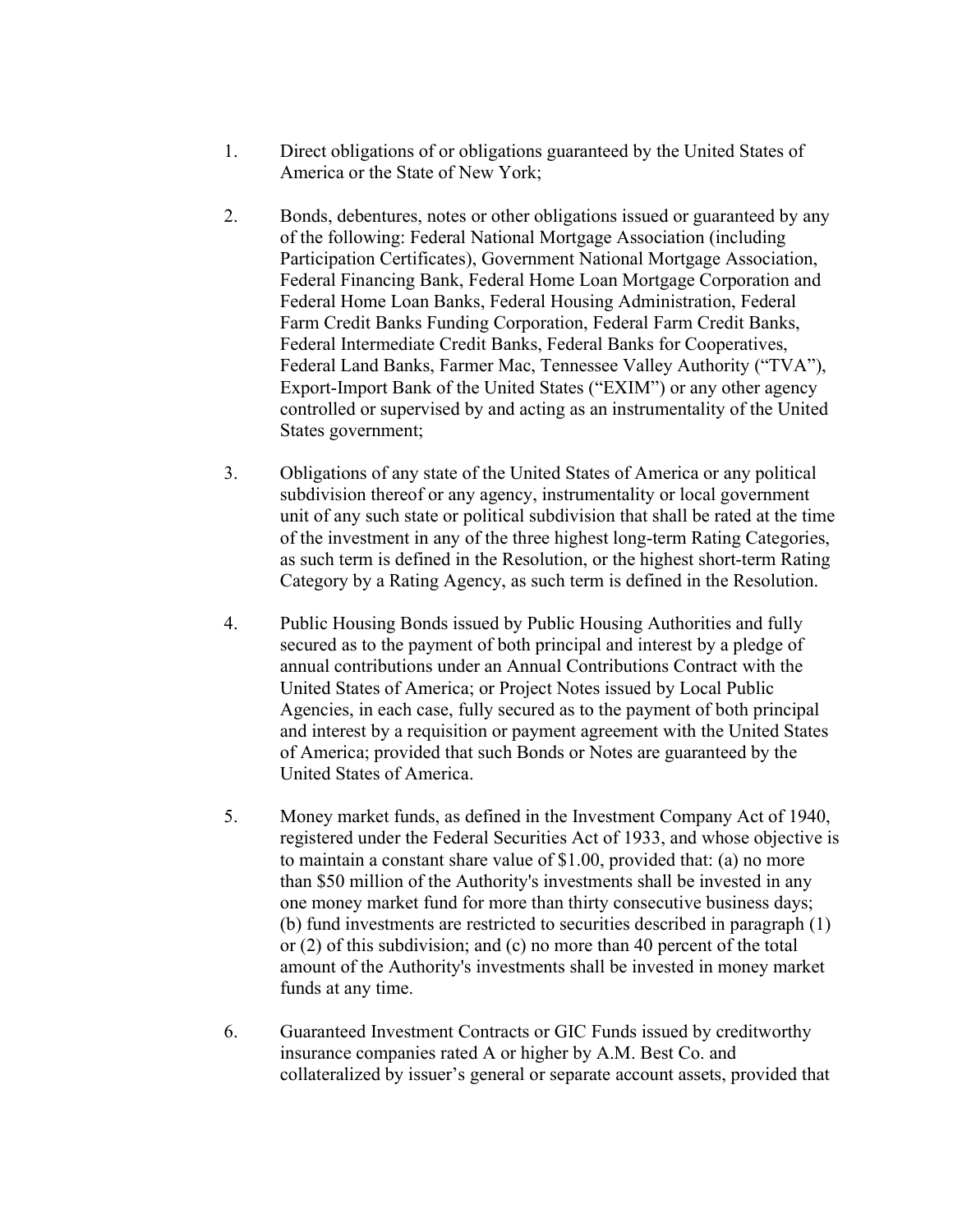no more than \$50 million of the Authority's investments shall be invested in any one contract or fund.

7. Repurchase and reverse repurchase agreements ("Repurchase Agreements"), including "gestation" repurchase agreements of agencybacked collateral with a physical trust certificate from a FINRA-licensed broker dealer, with any bank or trust company organized under the laws of any state of the United States of America, which agreement is secured by any one or more of the securities described in paragraph (1) or (2) of this subdivision, which securities shall at all times have a market value of not less than the full amount of the repurchase agreement and be delivered to another bank or trust company organized under the laws of New York State or any national banking association domiciled in New York State, as custodian.

"Authorized Certificate of Deposit" shall mean a certificate of deposit authorized by the Resolution as an "Authorized Investment." These include CDs offered through the Certificate of Deposit Account Registry Service ("CDARS") program (or other CDARS comparable, FDIC-insured reciprocal products) provided the co-operative property/casualty insurance company retains title on each CD purchased.

IMPORTANT NOTE: If the credit rating of a security is subsequently downgraded below the minimum rating level for a new investment of that security, the Investment Officer shall evaluate the downgrade on a caseby-case basis in order to determine if the security should be held or sold. The Investment Manager will apply the general objectives of safety, liquidity, yield and legality to make the decision.

 B. The Authority, as an issuer of tax-exempt obligations, must not engage in any arbitrage practice prohibited by the arbitrage regulations promulgated under the Internal Revenue Code. In no event shall Authority funds be invested in a manner that would violate the provisions of such arbitrage regulations.

## V. Provisions Relating to Qualifications of Dealers and Banks

 A.1. A list will be maintained of financial institutions and depositories authorized to provide investment services. In addition, a list will be maintained of approved security broker/dealers selected by conducting a process of due diligence. These may include 'primary" dealers or regional dealers that qualify under Securities and Exchange Commission (SEC) Rule 15C3-1 (uniform net capital rule) or FDIC/Federal Reserve-regulated banks that are investment grade or better as rated by a nationally recognized statistical ratings organization ("NRSRO").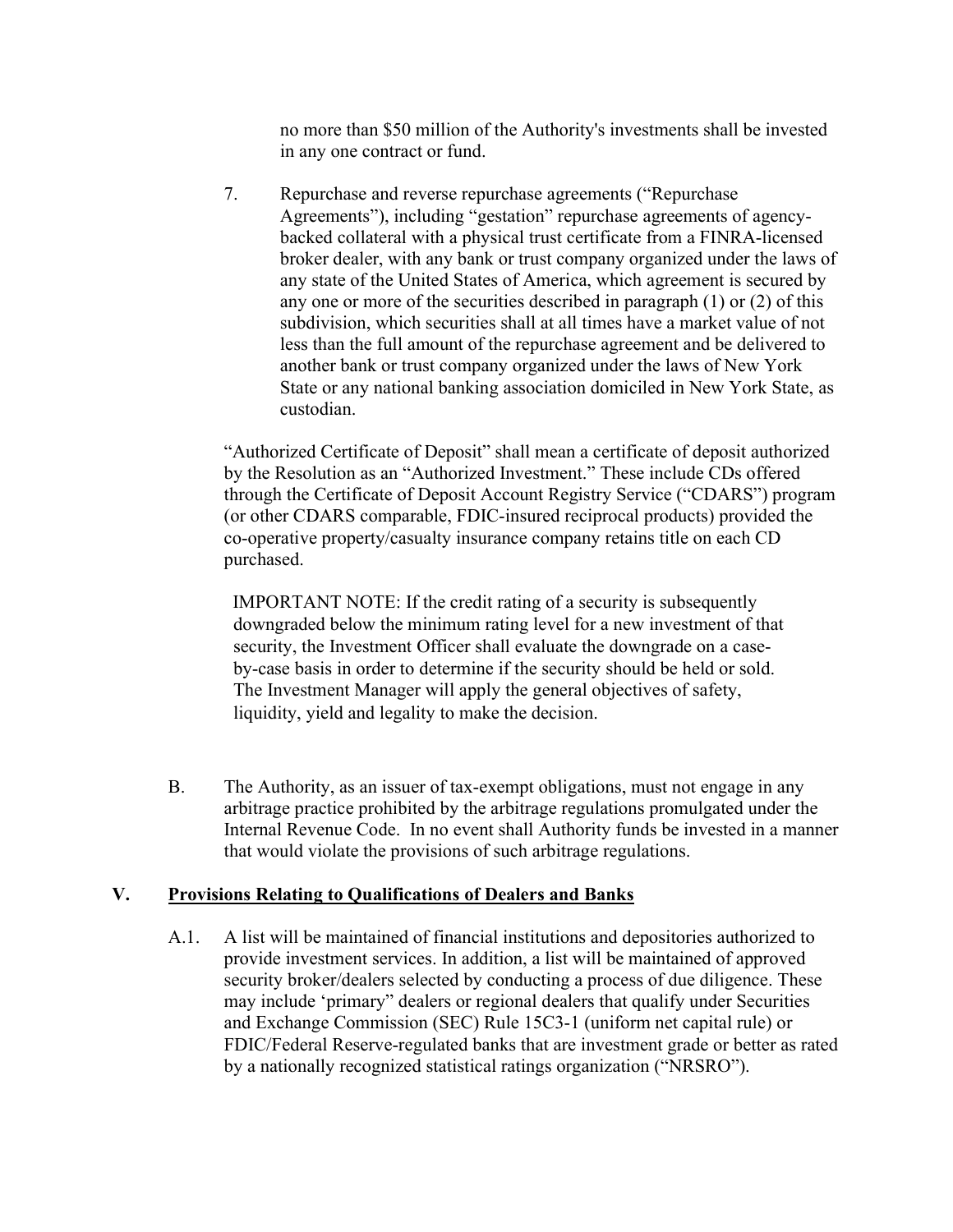Banks and Dealers shall have demonstrated an ability to:

- a) offer superior rates or prices on the types and amounts of securities required;
- b) provide a high degree of attention to the Authority's investment objectives; and
- c) execute trades in a timely and accurate manner.

If the services of an investment advisor are engaged by the Authority, the investment advisor may execute approved trades on behalf of the Authority with dealers or banks that are not on the Authorities list of authorized Banks and Dealers if those organizations provide the best security available. Said transactions, however, will be included in periodic transaction recap reports provided by the investment advisor.

- A.2. Authorized Investments may also be purchased or sold through minority-owned, women-owned, and service-disabled veteran owned firms authorized to transact business in the U.S. government and municipal securities markets. Such qualified firms shall demonstrate the qualities detailed in clauses (a), (b) and (c) of Section V.A.1.
- A.3. Municipal securities qualifying as Authorized Investments may also be purchased or sold through any municipal bond dealer registered in the State of New York that demonstrates the qualities detailed in clauses (a), (b) and (c) of Section V.A.1.
- B. Authorized Certificates of Deposit and time deposits ("Time Deposits") shall be purchased directly from Banks that:
	- (1) are members of the Federal Reserve System transacting business in the State of New York;
	- (2) have capital and surplus aggregating at least \$50 million; and
	- (3) demonstrate all the qualities detailed in clauses (a), (b) and (c) of Section V.A.1.
- C. Authorized Investments purchased by the Authority or collateral securing its investments shall be deposited only with custodians designated by the Authority. Such custodians shall be Banks that are members of the Federal Reserve System transacting business in the State of New York or creditworthy banks or trust companies authorized to do business in the State of New York.
- D. The Authority shall file with each qualified dealer or investment advisor a letter agreement that designates the (1) type of authorized investments, (2) Authority employees who are authorized to transact business and (3) delivery instructions for the safekeeping of investments.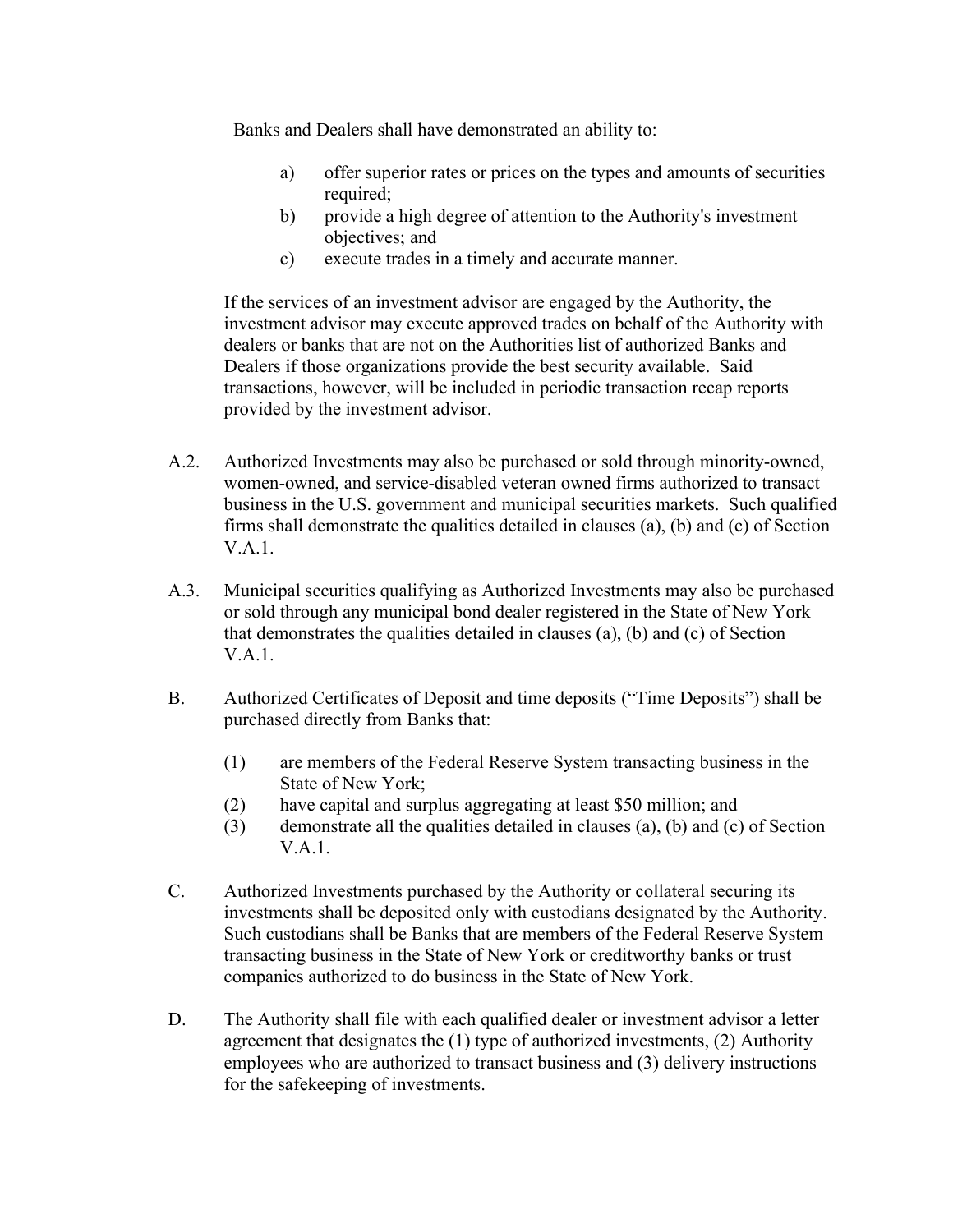E. The Authority shall enter into a written contract with any (1) Dealer from which Authorized Investments are purchased subject to a Repurchase Agreement and (2) Bank from which Authorized Certificates of Deposit are purchased.

## VI. General Policies Governing Investment Transactions

- A. Competitive quotations or negotiated prices shall be obtained except in the purchase of government securities at their initial auction or upon initial offering. A minimum of three quotes shall be obtained and documented from Dealers and/ or Banks, except as indicated above, and the most favorable quote accepted. The Executive Vice President and Chief Financial Officer or Treasurer may waive this or other requirements and limits on a single-transaction basis only if warranted by market conditions and documented in writing.
- B. Authorized Investments purchased shall be either delivered to the Authority's designated custodian or, in the case of securities held in a book-entry account maintained at the Federal Reserve Bank of New York or the Depository Trust Company, recorded in the Authority's name or in the name of a nominee agent or custodian designated by the Authority on the books of the Federal Reserve Bank of New York or the Depository Trust Company. Payment shall be made to the Dealer or Bank only upon receipt by the Authority's custodian of (1) the securities or (2) in the case of securities held in a book-entry account, written advice or wire confirmation from the Federal Reserve Bank of New York or the Depository Trust Company that the necessary book entry has been made.
- C. Each purchase or sale of Authorized Investments or Authorized Certificates of Deposit shall be authorized by the Treasurer or Deputy Treasurer. Investment orders may be placed by Authority employees as designated by the Treasurer. The custodian shall have standing instructions to send a transaction advice to the Authority's Controller for purposes of comparison with internal records. The Controller shall advise the Treasurer of any variances, and the Treasurer shall ensure appropriate corrections are provided.

# VII. Policies Concerning Certain Types of Investment Diversification Standards **Required**

# A. Authorized Certificates of Deposit and Time Deposits

- 1. Authorized Certificates of Deposit and Time Deposits shall be purchased directly from an approved Bank or Dealer.
- 2. Authorized Certificates of Deposit and Time Deposits shall be continuously secured/collateralized by Authorized Investments defined in subsection (1) or (2) of Section IV.A., having a market value (exclusive of accrued interest) at all times at least equal to the principal amount of such Certificates of Deposit or Time Deposits. Such Authorized Investments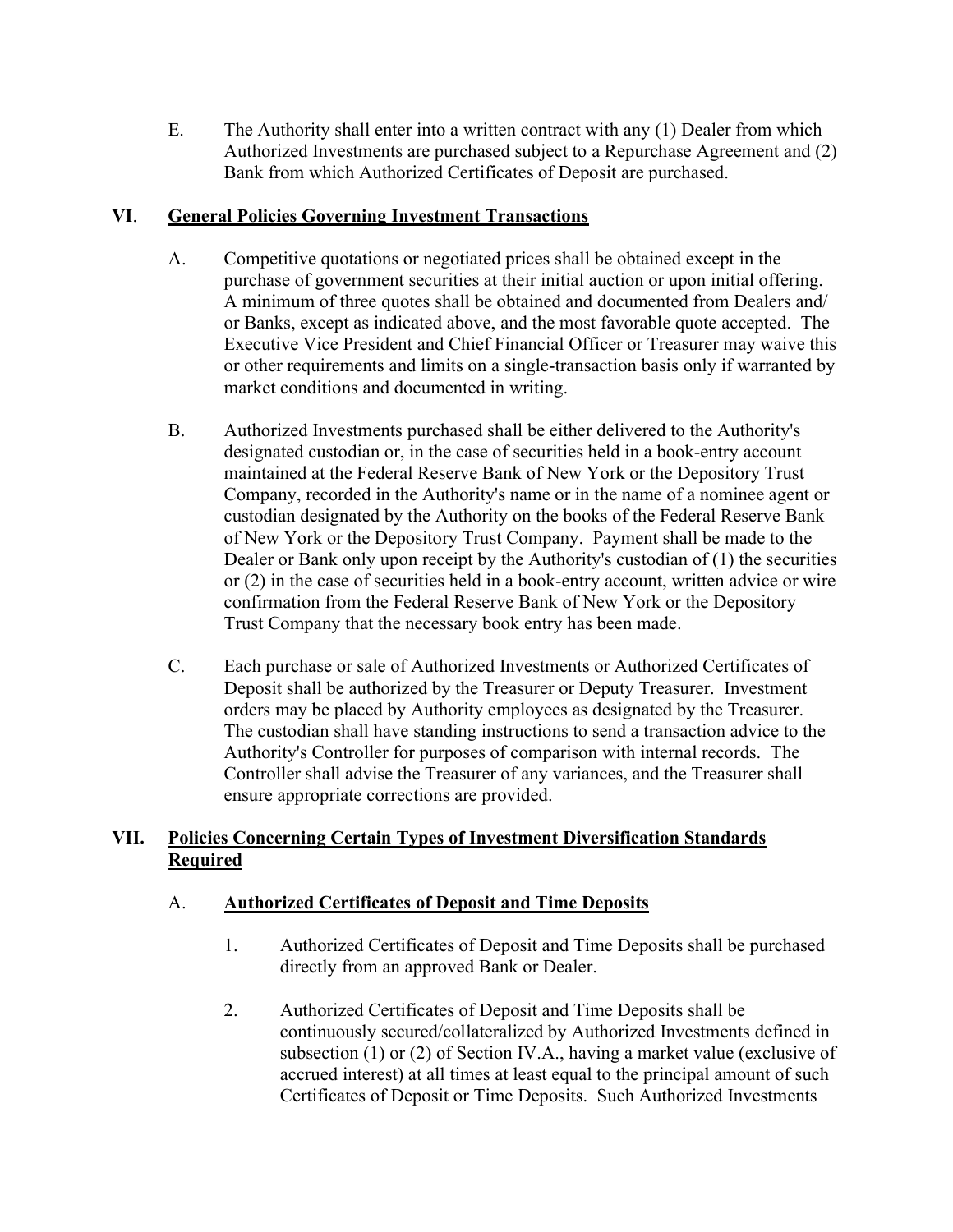shall be segregated in a separate custodian account on behalf of the Authority. Collateral pledged for Certificates of Deposit or Time Deposits held as investments shall be market valued (marked to market) not less than once per week.

 3. Investments in Authorized Certificates of Deposit or Time Deposits shall not exceed 25% of the Authority's invested funds. The par value of Authorized Certificates of Deposit purchased from any one Bank shall not exceed \$25 million.

### B. Repurchase Agreements

 The Authority may from time to time elect to enter into arrangements for the purchase and resale or the sale and repurchase of Authorized Investments. This type of investment transaction shall be used only when there is no other viable, short-term investment alternative.

- 1. A Repurchase Agreement shall be transacted only with banks or trust companies authorized to do business in the State of New York or from broker dealers on the Federal Reserve Bank of New York's list of primary government securities dealers.
- 2. Authorized Investments purchased subject to a Repurchase Agreement shall be marked to market daily to ensure their value equals or exceeds the purchase price.
- 3. A Repurchase Agreement shall be limited to a maximum fixed term of 30 days. Payment for the purchased securities shall be made against delivery to the Authority's designated custodian (which shall not be a party to the transaction as seller or seller's agent) or, in the case of securities held in a book-entry account maintained at the Federal Reserve Bank of New York or the Depository Trust Company, written advice that the securities are recorded in the Authority's name or in the name of a nominee, agent or custodian designated by the Authority on the books of the Federal Reserve Bank or the Depository Trust Company.
- 4. No more than \$50 million of Authorized Investments shall be purchased under a Repurchase Agreement with any one Dealer or Bank. This requirement may be waived by the Executive Vice President and Chief Financial Officer on a single- transaction basis only if warranted by special circumstances and documented in writing.
- 5. The aggregate amount invested in Repurchase Agreements may not exceed \$250 million. The Executive Vice President and Chief Financial Officer may waive this requirement on a single-transaction basis only if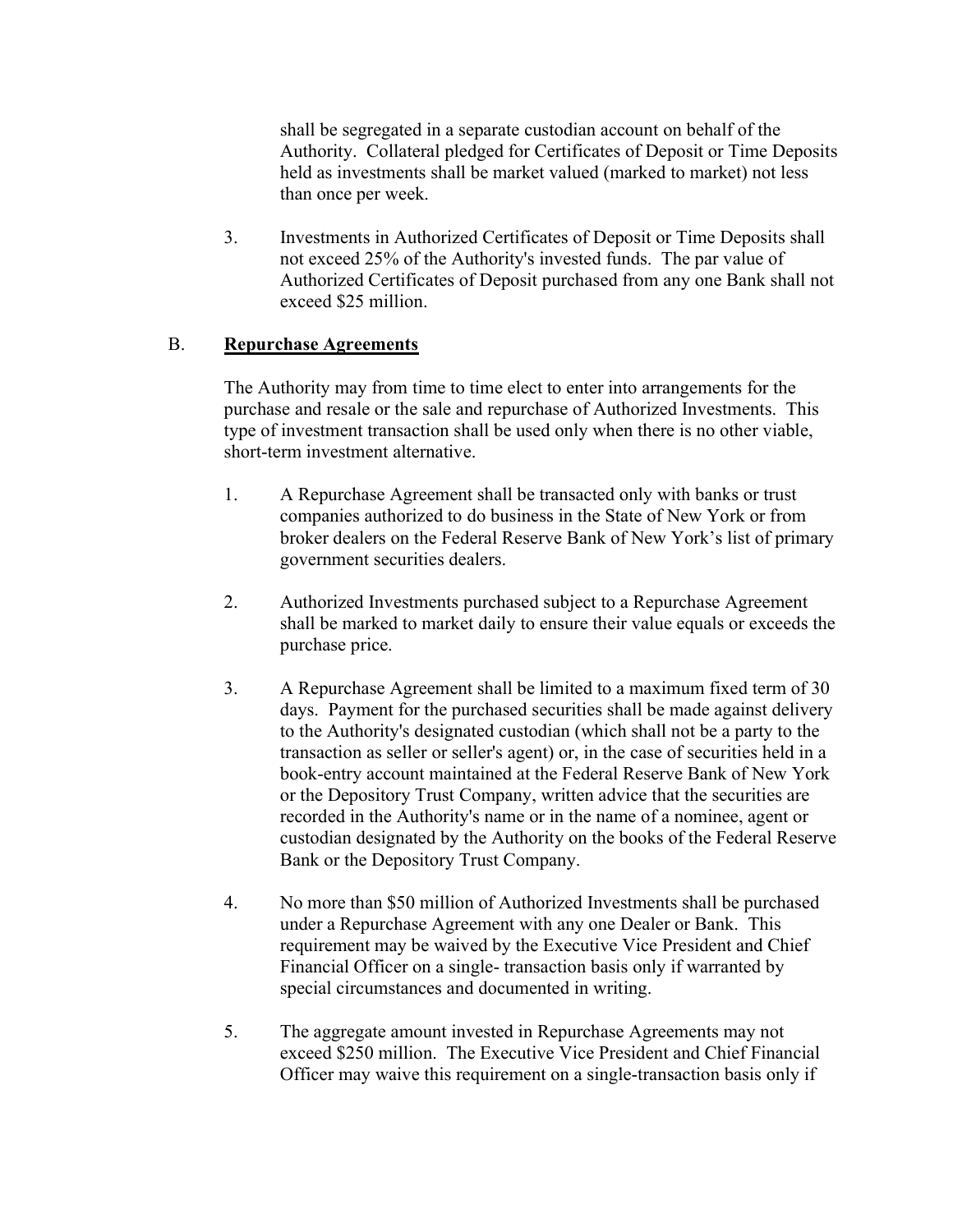warranted by cash-flow requirements and documented in writing.

### VIII. Review

 These Guidelines and any proposed amendments shall be submitted for Trustee review and approval at least once a year.

 In addition to the Authority's periodic review, the Authority's independent auditors, in connection with their examination of the Authority, shall perform an annual audit of the investment portfolio, review investment procedures and prepare a report, the results of which will be made available to the Trustees.

### IX. Reports

- A. The Treasurer shall submit an investment report to the Trustees, at least quarterly. Such report shall contain a (1) detailed description of each investment; (2) summary of the dealers and banks from which such securities were purchased and (3) a list of fees, commissions or other charges, if any, paid to advisors or other entities rendering investment services.
- B. The Treasurer shall submit an annual report for approval by the Trustees. In addition to the information provided quarterly, the Annual Report shall include (i) a copy of the Guidelines; (ii) an explanation of the Guidelines and any amendments thereto since the last annual report; (iii) the results of an annual independent audit of investment inventory and procedures and (iv) a record of income earned on invested funds. The approved report shall be submitted to the State Division of the Budget with copies distributed to the Office of the State Comptroller, the Senate Finance Committee and the Assembly Ways and Means Committee. Copies shall be made available to the public upon written reasonable request.
- C. Any waivers that occurred during the prior month shall be reported to the Executive Vice President and Chief Financial Officer.

## X. Miscellaneous

- A. These Guidelines are intended for guidance of officers and employees of the Authority only, and nothing contained herein is intended or shall be construed to confer upon any person, firm or corporation any right, remedy, claim or benefit under, or by reason of, any requirement or provision thereof.
- B. Nothing contained in these Guidelines shall be deemed to alter, affect the validity of, modify the terms of or impair any contract, agreement or investment of funds made or entered into in violation of, or without compliance with, the provisions of these Guidelines.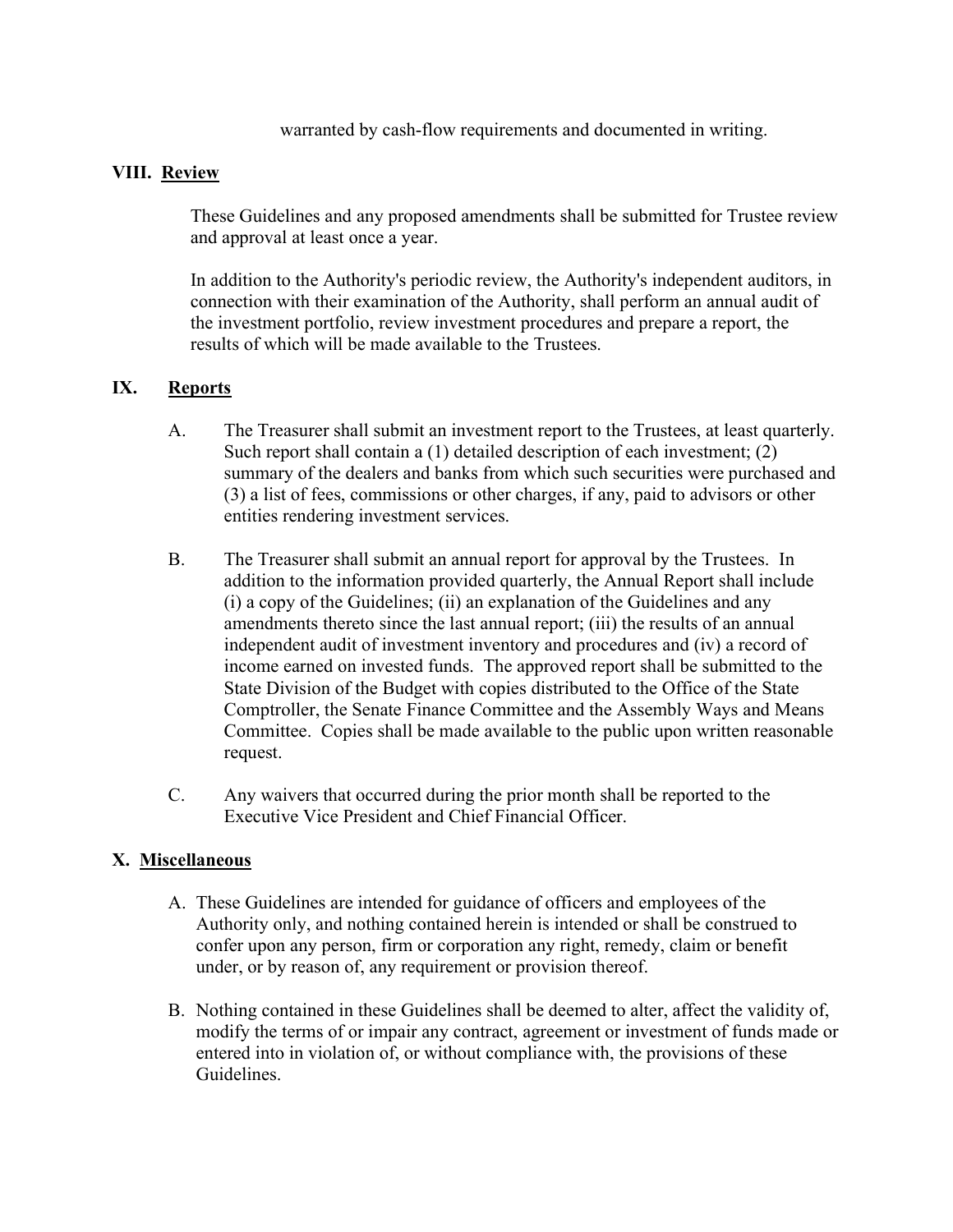- C. No provisions in these Guidelines shall be the basis of any claim against any Trustee, officer or employee of the Authority in his or her individual or official capacity or against the Authority itself.
- D. The Executive Vice President and Chief Financial Officer or Treasurer may waive requirements or limits on a single-transaction basis if warranted by cash-flow requirements and documented in writing with notice to NYPA Risk, if in adherence with State Comptroller's guidelines and NYPA's Bond Resolution.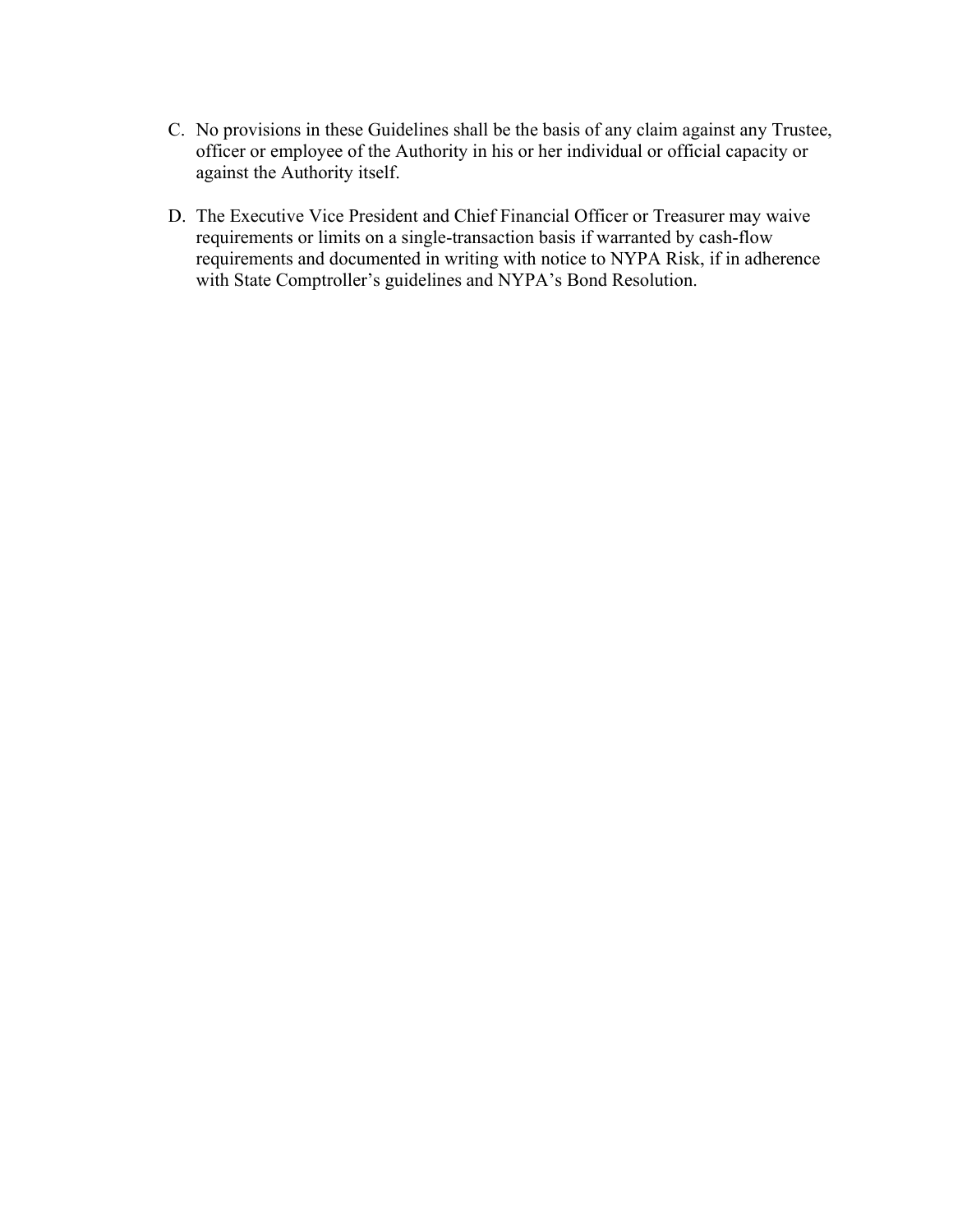### Section II

### EXPLANATION OF INVESTMENT GUIDELINES

### Section II Responsibility for Investments

 Establishes responsibility for the Investment of Authority Funds and limits the number of individuals authorized to place investment orders.

### Section III Investment Goal

 Establishes the policy that earning a reasonable return on investments must be consistent with standards set for minimization of risk and availability of funds when needed.

#### Section IV Authorized Investments

 Details the types of investments the Authority can undertake as prescribed in Section 101 of the Resolution.

 This section also requires that investments made in each of the Funds established under the Resolution be invested for a term commensurate with cash-flow expectations and that such investments not violate the arbitrage regulations of the Internal Revenue Code.

### Section V Provisions Relating to Qualifications of Dealers and Banks

 Establishes criteria for the selection of banks and dealers from which the Authority may buy or sell investments. Business is transacted with firms that have demonstrated financial strength and a high degree of reliability with respect to servicing the Authority's needs. This section also directs that custody of Authority investments be maintained by banks that are FDIC regulated/insured and rated investment grade or better by a NRSRO and "primary" or "regional" dealers that qualify under the Securities and Exchange Commission (SEC) Rule 15C3-1 (uniform net capital rule) transacting business in the State of New York.

 This section also addresses the subject of contracts with banks and dealers for the purchase or sale of Authorized Investments. The Authority has written Letters of Agreement with authorized dealers that specify the types of securities in which the Authority may invest and identify those Authority individuals authorized to give instructions related to the purchase and sale of securities. In addition, the Authority shall have a written form of agreement for use in transactions subject to Repurchase Agreements with any authorized dealer with which the Authority may transact this type of investment.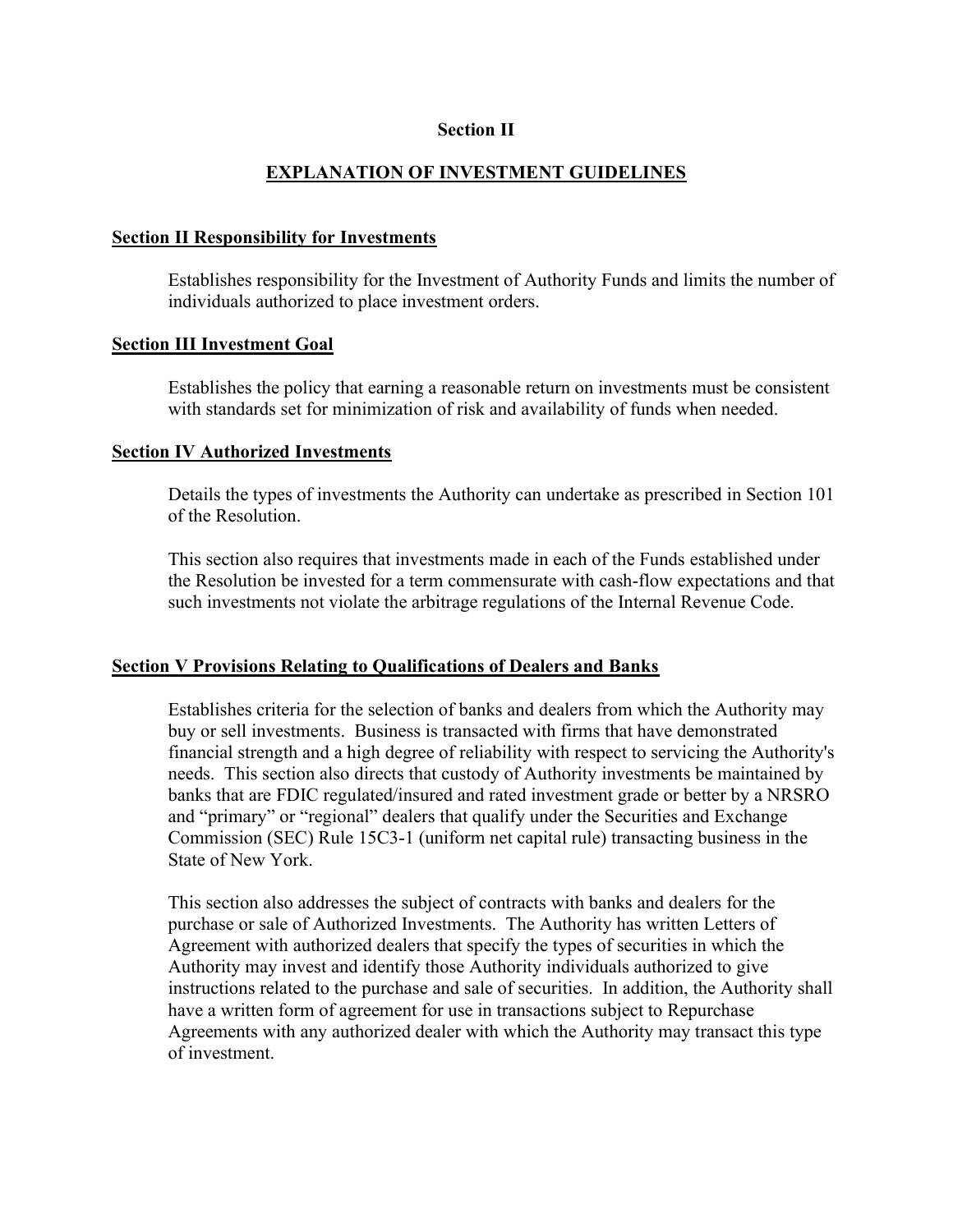### Section VI General Policies Governing Investment Transactions

 Requires that the Authority solicit no less than three bids for the purchase or sale of securities in order to ensure the most favorable rate except when securities are purchased at their initial auction, upon new issue or through negotiated prices.

 Requires that the Authority or its custodian, prior to payment, take possession of such securities, or in the case of book-entry securities, obtain written advice or wire confirmation that transfer or ownership has been recorded.

Establishes authorized employees to approve the purchase or sale of securities.

 Establishes control procedures whereby the Controller shall compare the custodian's confirmation to Authority records.

### Section VII Policy Concerning Certain Types of Investment Diversification Standards Required

 Establishes a policy concerning the purchase of Authorized Certificates of Deposit, Time Deposits, Certificate of Deposit Account Registry Service ("CDARS") program (or others CDARS comparable, reciprocal products intended to minimize the risk associated with such transactions. Authorized Certificates of Deposit, Time Deposits or CDARS similar products may be purchased directly from a bank that is FDIC-insured and qualifies under the Securities and Exchange Commission (SEC) Rule 15C3-1 (uniform net capital rule) transacting business in the State of New York. Such deposits shall be continuously secured by Authorized Investments as outlined in subsection (1) or (2) of Section IV.A. This collateral shall be regularly priced to current market to assure the Authority's security interest is continuously protected. Aggregate holdings of Authorized Certificates of Deposit shall not exceed 25% of the Authority's total investment. Authorized Certificates of Deposit purchased from any one bank shall not exceed \$25 million.

 Establishes a policy intended to minimize the risk associated with arrangements for the purchase and resale of Authorized Investments known as Repurchase Agreements ("Repos"). Repos purchased from any one qualified dealer or bank shall not exceed \$50 million and shall be limited to a maximum fixed term of thirty days. Aggregate investments in Repos shall not exceed the greater of 5% of the Authority's total investments or \$250 million. All securities purchased or sold under the terms of a Repo, including a physical trust certificate for a "gestation repo", shall be held in safekeeping by a designated custodian for the Authority. Such securities shall be priced to market on a daily basis to assure the Authority's security interest.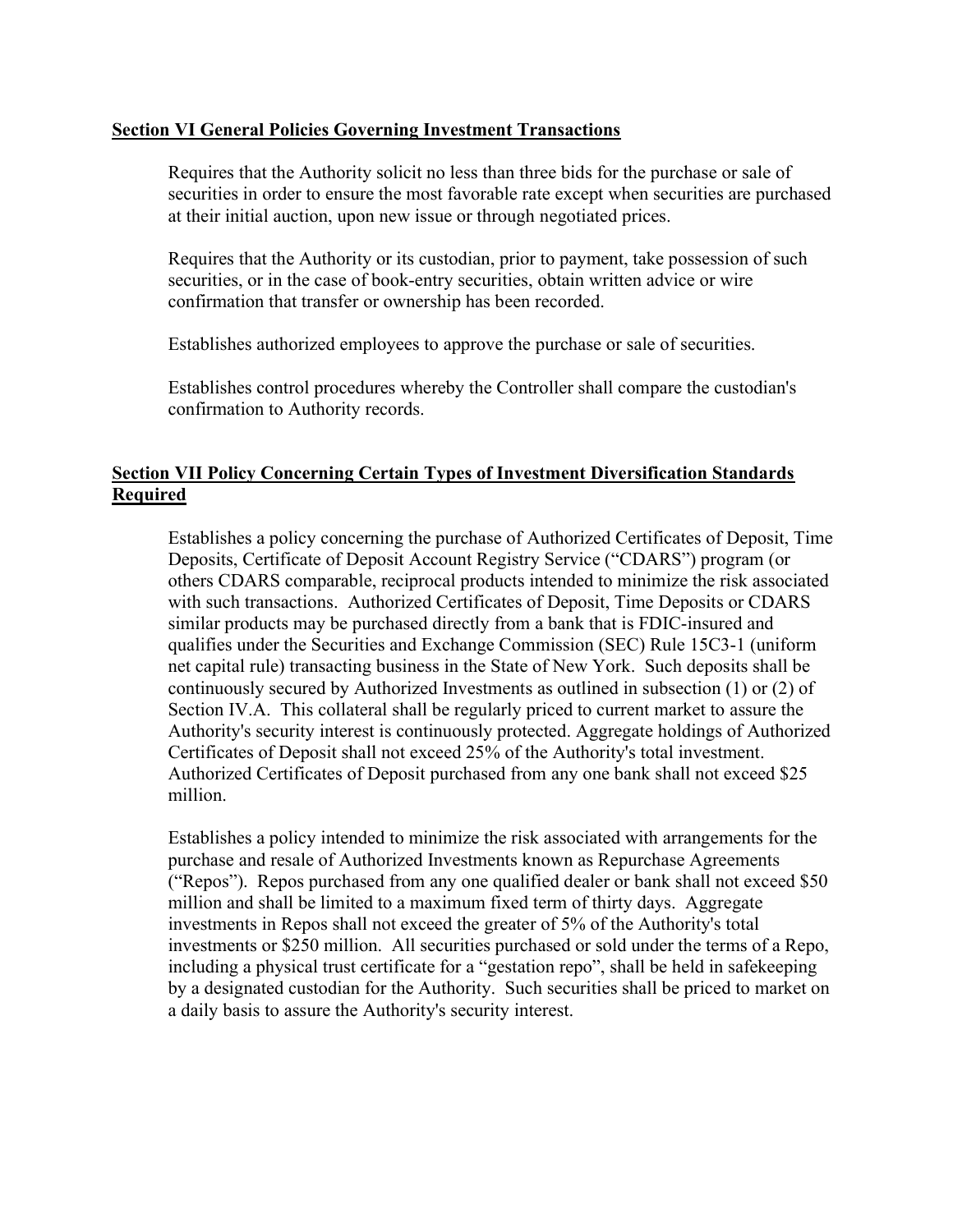### Section VIII Review

 Establishes policy requiring review of the Guidelines at least once a year. Requires an annual audit by the Authority's independent auditors of the Authority's investment portfolio and compliance with the guidelines established by the Authority and the State Comptroller.

### **Section IX Reports**

 Establishes policy requiring submission of reports to the Authority's Trustees concerning the management and performance of the Authority's portfolio.

 This Section also requires that an annual report be submitted for approval by the Authority's Trustees. Copies of the approved report shall be sent to the State Division of the Budget, Office of the State Comptroller, Senate Finance Committee and Assembly Way and Means Committee.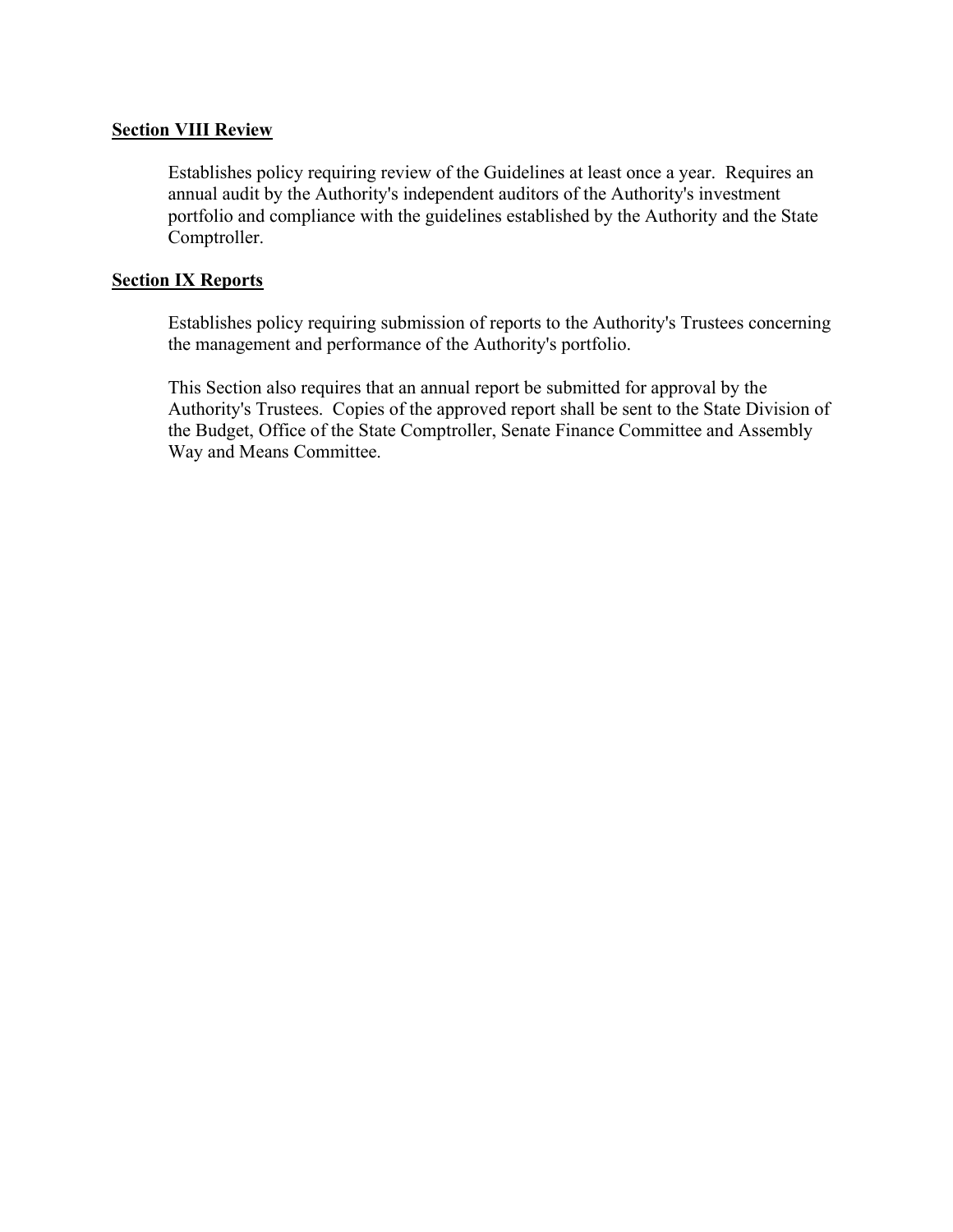### Section III

### A. Investment Income Record

During 2021, the Authority's investments earned approximately \$11.6.

The earnings were as follows:

| Interest income – Operating                                   | 2,511,820    |
|---------------------------------------------------------------|--------------|
| Mark to Market Gain (Loss)                                    | (1,522,507)  |
| ISO Interest - Payment to (Charge to) Market Participant      | (20, 958)    |
|                                                               | \$968,355    |
| Energy Services-Loan interest                                 | 10,666,131   |
| Interest Other-Macquire futures (interest on margin/collater) | (17,596)     |
| <b>Total Investment Income</b>                                | \$11,616,890 |

 The 2021 Operating portfolio investment income was lower than investment income earned in 2020. In response to the Covid crisis, the Authority kept much of its portfolios in shorter term, more liquid instruments to better withstand market fluctuations. In addition, maturing securities rolled off the portfolio and the proceeds from matured securities and investment of new cash flows were invested in lower yielding securities throughout the year.

### B. Other Post-Employment Benefits Trust

 The Authority's Other Post-Employment Benefits Trust ("OPEB Trust") was established in 2007 as authorized by the Authority's Trustees at their December 19, 2006 meeting to provide for medical, prescription drug, life and other long-term care benefits offered by the Authority for retirees and eligible beneficiaries. The OPEB Trust allows for investments in a diversified portfolio of assets, including domestic and international equity securities, domestic and international fixed-income securities, public Real Estate Investment Trusts and a U. S. Treasury Money Market fund. During 2007 and 2008, the Authority deposited a total of \$225 million into the OPEB Trust to partially fund its actuarial accrued liability. On October 25, 2011, the Authority's Trustees approved ongoing annual funding of the OPEB Trust in order to strengthen the Authority's financial position. Contributions totaling \$114.7 million, which represented the net obligation for the years 2009 through 2015, were made to the OPEB Trust in accordance with the Trustees authorization.

 As of December 31, 2021, the OPEB Trust's market value was approximately \$818 million, representing an annualized return of 12.19% for 2021. The return performance was attributable to significant first half market gains across international and domestic equities, and real estate.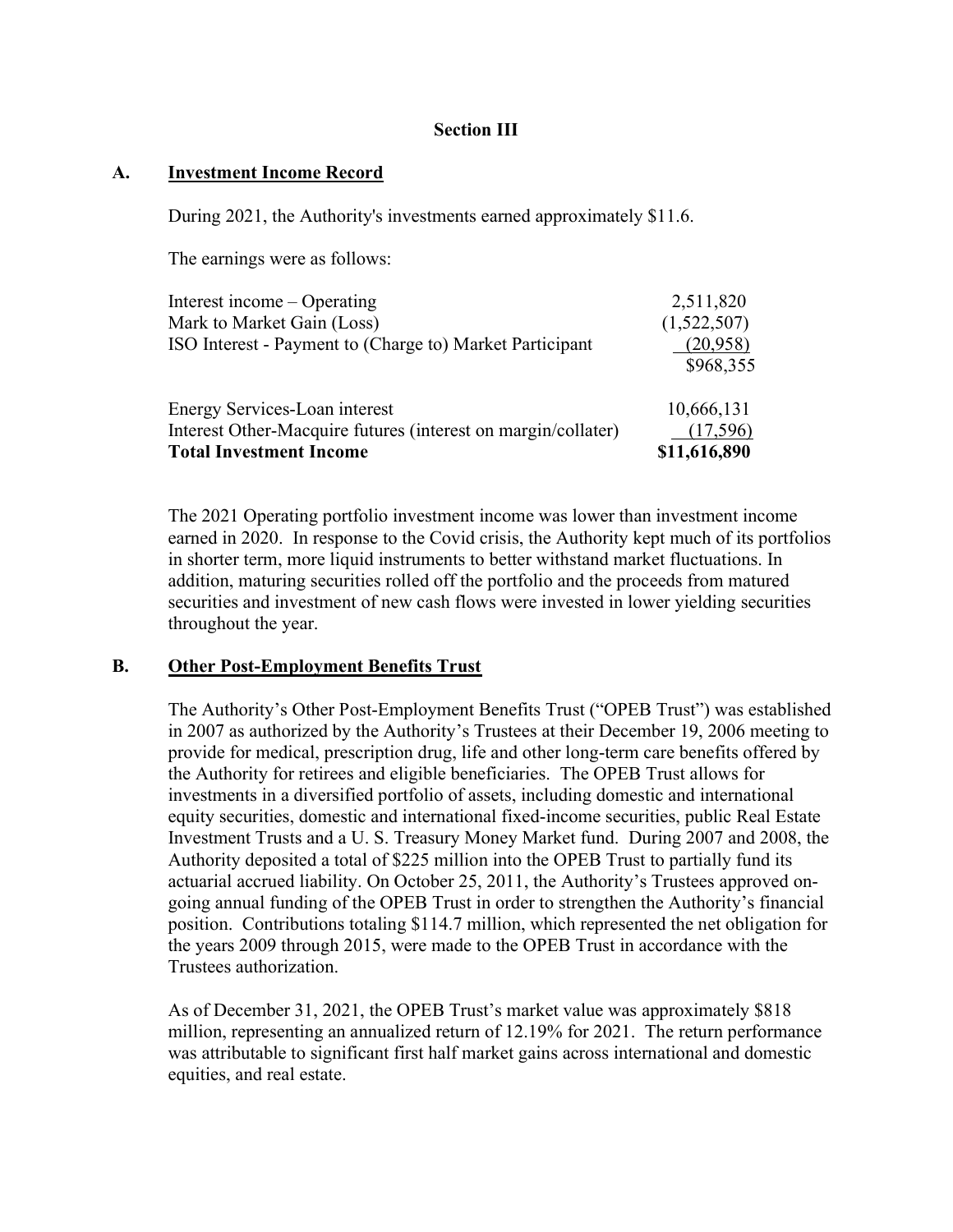Investment management and advisory fees associated with the OPEB Trust Fund totaled \$1,745,703 in 2021 and were paid from such Trust Fund.

# C. Fees Paid for Other Post-Employment Benefits Trust Fund Investment/Advisory Services

|    | 151,641     | <b>Ariel Investments</b>            |
|----|-------------|-------------------------------------|
|    | 154,385     | CenterSquare Investment Management  |
|    | 195,136     | Garcia Hamilton                     |
| \$ | 58,000      | Glass Lewis (Proxy Service)         |
|    | 300,000     | <b>Lazard Asset Management</b>      |
| S  | 108,736     | Loomis Sayles                       |
| \$ | 68,870      | Matarin Capital Management          |
| \$ | 97,444      | MFS Global                          |
|    | 225,000     | NEPC (Advisory Services)            |
| \$ | 31,135      | <b>State Street Global Advisors</b> |
|    | 355,356     | Wellington International            |
|    | \$1,745,703 | <b>Total</b>                        |

Fees were paid from the OPEB Trust Fund.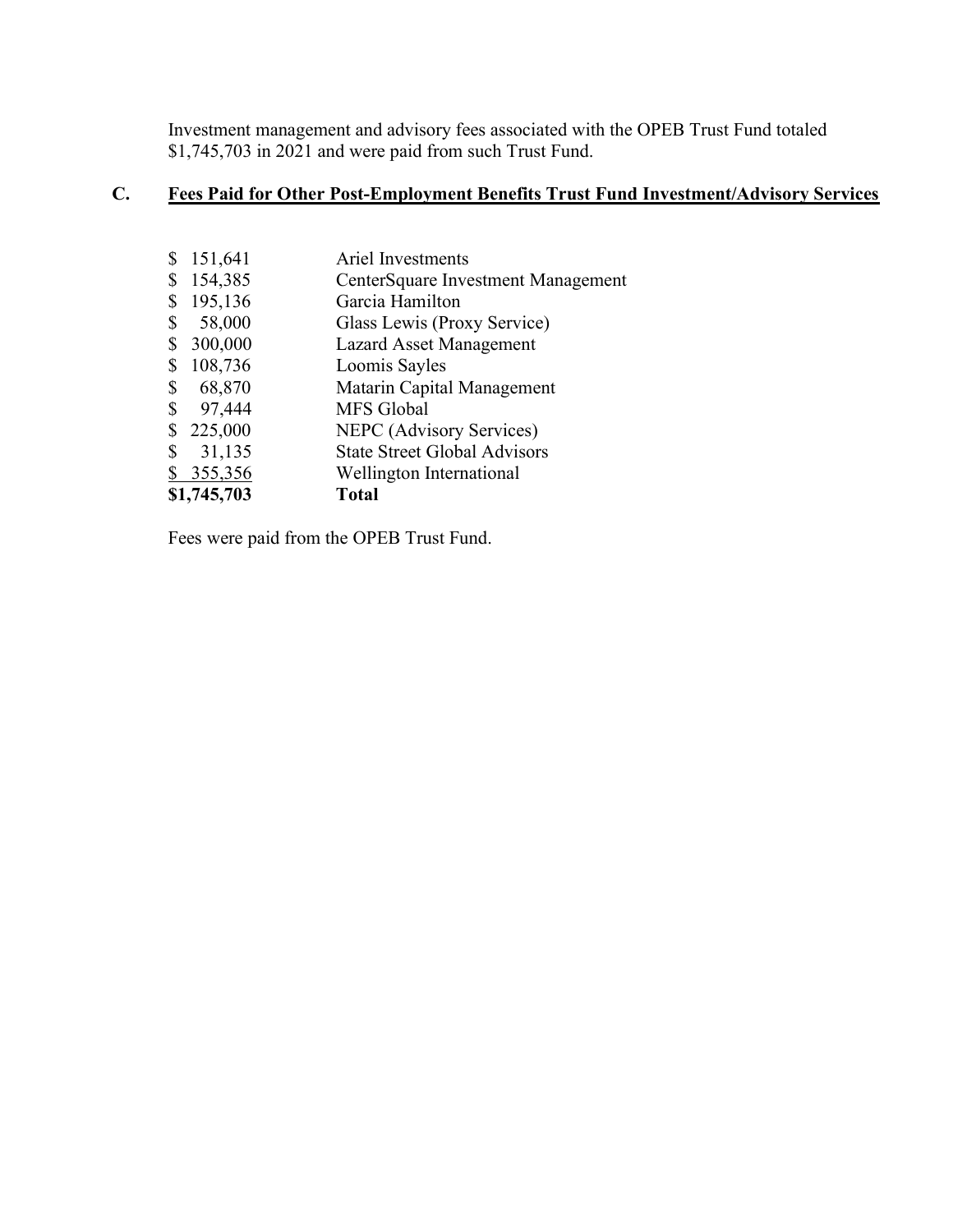### D. Results of the Annual Independent Audit

In connection with its examination of the Authority's financial statements, KPMG LLP ("KPMG") performed tests of the Authority's compliance with certain provisions of the Investment Guidelines, the State Comptroller's Investment Guidelines and Section 2925 of the Public Authorities Law. Based on discussions with KPMG, Staff is of the opinion that KPMG's written report, which will be delivered upon approval of the financial statements by the Board, will state that the Authority complied, in all material respects, with the requirements during the year ended December 31, 2021. Consequently, staff believes the Authority is in compliance with the Investment Guidelines, the State Comptroller's Investment Guidelines and Section 2925 of the Public Authorities Law.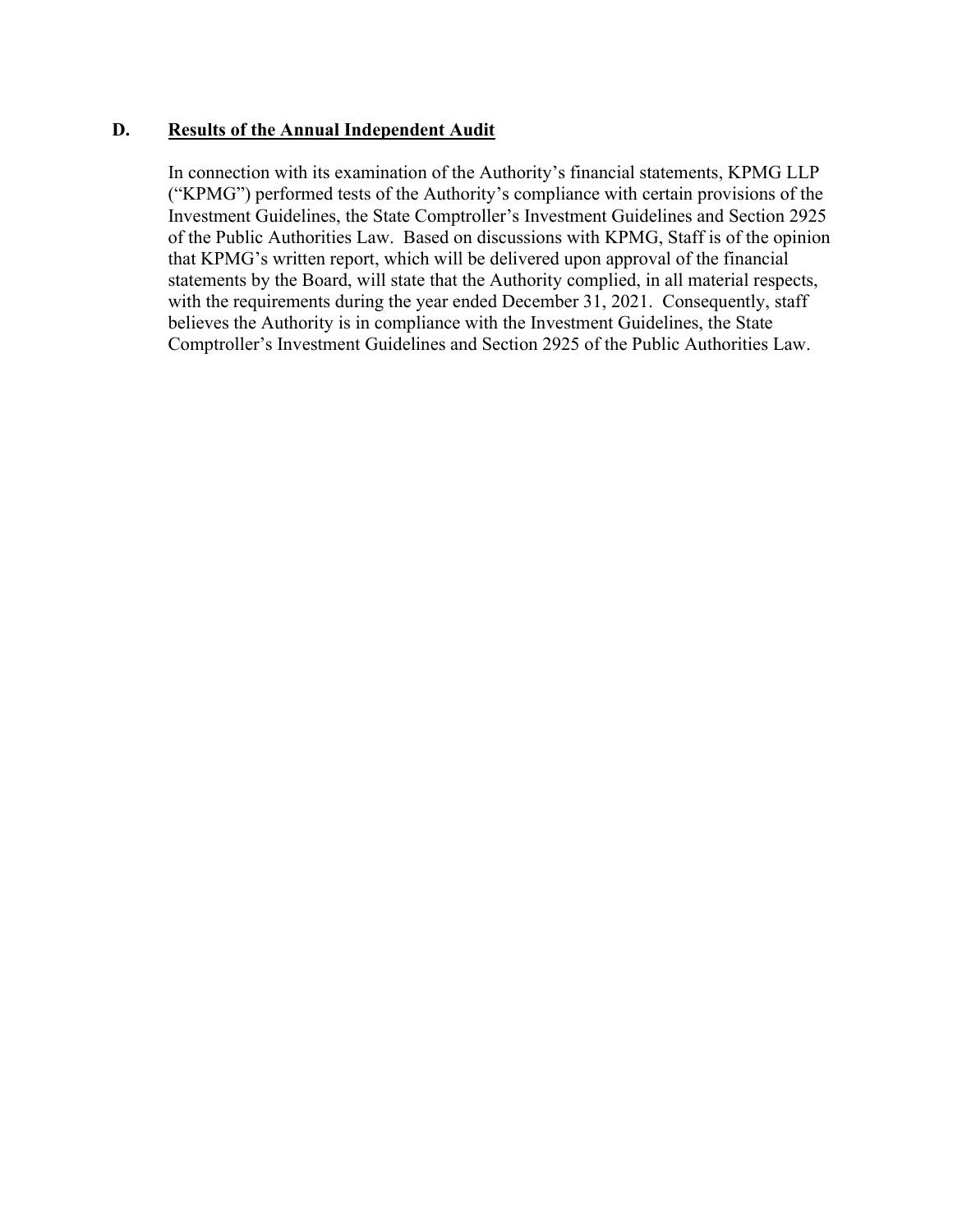#### NEW YORK POWER AUTHORITY INVENTORY REPORT BY PORTFOLIO AND SECURITY TYPE HOLDINGS AS OF 12/31/21

|                                                                 |                                                                           | <b>MATURITY</b> | <b>COUPON</b> | <b>OUTSTANDING</b>           |
|-----------------------------------------------------------------|---------------------------------------------------------------------------|-----------------|---------------|------------------------------|
| PORTFOLIO / SECURITY                                            | <b>SECURITY DESCRIPTION</b>                                               | <b>DATE</b>     | RATE          | PRINCIPAL                    |
| PORTFOLIO: BG ECO ENHANCEMENT FUND<br><b>MONEY MARKET FUNDS</b> |                                                                           |                 |               |                              |
| 25160K207<br>Subtotal:                                          | DWS Institutional US Gov Money Market Series<br><b>MONEY MARKET FUNDS</b> | N/A             | Variable      | 1,405,891.15<br>1,405,891.15 |
| Subtotal: PORTFOLIO: BG ECO ENHANCEMENT FUND                    |                                                                           |                 |               | 1,405,891.15                 |
| <b>PORTFOLIO: BG RECREATION FUND</b>                            |                                                                           |                 |               |                              |
| <b>MONEY MARKET FUNDS</b>                                       |                                                                           |                 |               |                              |
| 25160K207                                                       | DWS Institutional US Gov Money Market Series                              | N/A             | Variable      | 1,350,877.38                 |
| Subtotal:                                                       | <b>MONEY MARKET FUNDS</b>                                                 |                 |               | 1,350,877.38                 |
| Subtotal: PORTFOLIO: BG RECREATION FUND                         |                                                                           |                 |               | 1,350,877.38                 |
| PORTFOLIO: OPERATING CAPITAL INTEREST                           |                                                                           |                 |               |                              |
| <b>MONEY MARKET FUNDS</b>                                       |                                                                           |                 |               |                              |
| 262006208                                                       | Dreyfus Government Cash Management                                        | N/A             | Variable      | 100.64                       |
| Subtotal:                                                       | <b>MONEY MARKET FUNDS</b>                                                 |                 |               | 100.64                       |
| TREASURY                                                        |                                                                           |                 |               |                              |
| 9128286U9                                                       | <b>T-NOTE</b>                                                             | 5/15/2022       | 2.13          | 18,590,000.00                |
| 912828TY6                                                       | <b>T-NOTE</b>                                                             | 11/15/2022      | 1.63          | 18,787,000.00                |
| 912828VB3                                                       | <b>T-NOTE</b>                                                             | 5/15/2023       | 1.75          | 18,940,000.00                |
| Subtotal:                                                       | TREASURY                                                                  |                 |               | 56,317,000.00                |
| Subtotal: PORTFOLIO: OPERATING CAPITAL INTEREST                 |                                                                           |                 |               | 56,317,100.64                |
| PORTFOLIO: OPERATING SPENT FUEL                                 |                                                                           |                 |               |                              |
| FEDERAL HOME LOAN BANK                                          |                                                                           |                 |               |                              |
| 3130ALUA0                                                       | Agency - FHLB Callable                                                    | 4/7/2025        | 0.38          | 35,000,000.00                |
| 3130AP4X0                                                       | Agency - FHLB                                                             | 9/30/2026       | 1.00          | 8,250,000.00                 |
| 3130AP4P7                                                       | Agency - FHLB                                                             | 9/30/2026       | 1.00          | 34,750,000.00                |
| 3130APJH9                                                       | Agency - FHLB Callable                                                    | 10/28/2026      | 0.75          | 43,000,000.00                |
| Subtotal:                                                       | FEDERAL HOME LOAN BANK                                                    |                 |               | 121,000,000.00               |
| <b>MORTGAGE</b>                                                 |                                                                           |                 |               |                              |
| 3134GWU95                                                       | Federal Home Loan Mortgage Corporation                                    | 9/22/2025       | 0.53          | 25,000,000.00                |
| Subtotal:                                                       | <b>MORTGAGE</b>                                                           |                 |               | 25,000,000.00                |
| <b>MONEY MARKET FUNDS</b>                                       |                                                                           |                 |               |                              |
| 262006208                                                       | Dreyfus Government Cash Management                                        | N/A             | Variable      | 73,475.62                    |
| Subtotal:                                                       | <b>MONEY MARKET FUNDS</b>                                                 |                 |               | 73,475.62                    |
| MUNICIPAL                                                       |                                                                           |                 |               |                              |
| 64990ANT8                                                       | MUNI - NYS DORM PIT                                                       | 3/15/2022       | 3.18          | 40,000.00                    |
| 64990AQB4                                                       | MUNI - NYS DORM PIT                                                       | 3/15/2022       | 3.18          | 10,000.00                    |
| 64990AQE8                                                       | MUNI - NYS DORM PIT                                                       | 3/15/2022       | 3.18          | 7,325,000.00                 |
| Subtotal:                                                       | <b>MUNICIPAL</b>                                                          |                 |               | 7,375,000.00                 |
| PROJECT LOAN                                                    |                                                                           |                 |               |                              |
| 36225BM21                                                       | MTGS - GNMA POOL #781277                                                  | 12/15/2028      | 7.00          | 76,686.00                    |
| Subtotal:                                                       | PROJECT LOAN                                                              |                 |               | 76,686.00                    |
| Subtotal: PORTFOLIO: OPERATING SPENT FUEL                       |                                                                           |                 |               | 153,525,161.62               |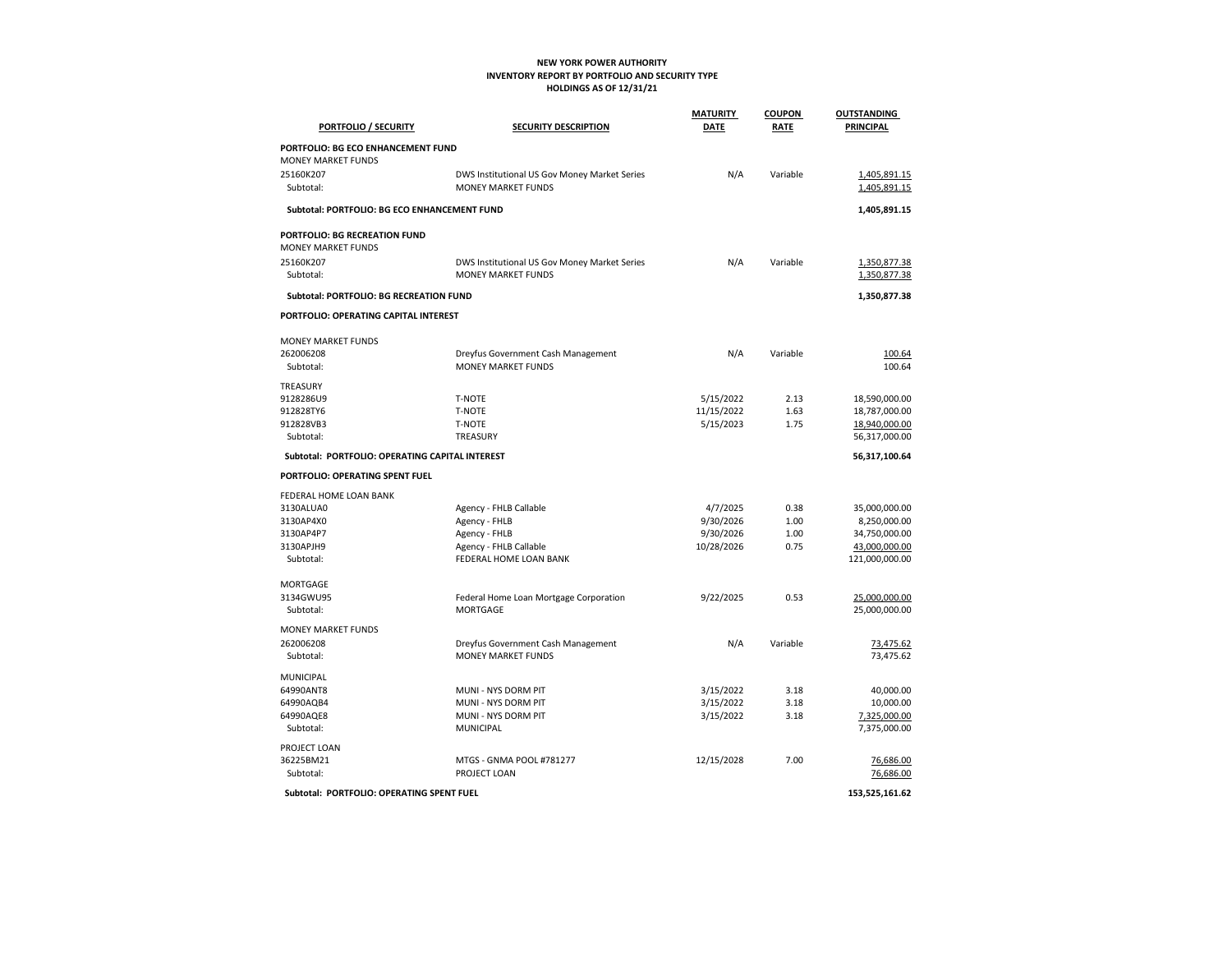#### NEW YORK POWER AUTHORITY INVENTORY REPORT BY PORTFOLIO AND SECURITY TYPE HOLDINGS AS OF 12/31/21

| <b>PORTFOLIO / SECURITY</b>                           | <b>SECURITY DESCRIPTION</b>                                                         | <b>MATURITY</b><br><b>DATE</b> | <b>COUPON</b><br><b>RATE</b> | <b>OUTSTANDING</b><br><b>PRINCIPAL</b> |
|-------------------------------------------------------|-------------------------------------------------------------------------------------|--------------------------------|------------------------------|----------------------------------------|
|                                                       |                                                                                     |                                |                              |                                        |
| PORTFOLIO: OPERATING LINKED DEPOSIT PROGRAM           |                                                                                     |                                |                              |                                        |
| <b>CERTIFICATES OF DEPOSIT</b>                        |                                                                                     |                                |                              |                                        |
|                                                       | NYS Linked Deposit Program                                                          | 1/5/2022                       | 0.00                         | 153,338.00                             |
|                                                       | NYS Linked Deposit Program                                                          | 1/5/2022                       | 0.00                         | 924,244.00                             |
|                                                       | NYS Linked Deposit Program                                                          | 1/7/2022                       | 0.00                         | 114,085.00                             |
|                                                       | NYS Linked Deposit Program                                                          | 1/28/2022                      | 0.00                         | 102,000.00                             |
|                                                       | NYS Linked Deposit Program<br>NYS Linked Deposit Program                            | 3/20/2022<br>5/20/2022         | 0.00<br>0.00                 | 405,000.00<br>268,000.00               |
|                                                       | NYS Linked Deposit Program                                                          | 6/10/2022                      | 0.00                         | 255,284.00                             |
|                                                       | NYS Linked Deposit Program                                                          | 8/5/2022                       | 0.00                         | 106,738.00                             |
|                                                       | NYS Linked Deposit Program                                                          | 8/26/2022                      | 0.00                         | 54,000.00                              |
|                                                       | NYS Linked Deposit Program                                                          | 9/8/2022                       | 0.00                         | 159,759.00                             |
| Subtotal:                                             | <b>CERTIFICATES OF DEPOSIT</b>                                                      |                                |                              | 2,542,448.00                           |
| Subtotal: PORTFOLIO: OPERATING LINKED DEPOSIT PROGRAM |                                                                                     |                                |                              | 2,542,448.00                           |
| PORTFOLIO: OPERATING FUND                             |                                                                                     |                                |                              |                                        |
| FEDERAL FARM CREDIT BANK                              |                                                                                     |                                |                              |                                        |
| 3133EMX98                                             | <b>AGENCY - FFCB CALLABLE</b>                                                       | 2/2/2023                       | 0.09                         | 50,000,000.00                          |
| 3133EM6E7                                             | <b>AGENCY - FFCB CALLABLE</b>                                                       | 9/28/2026                      | 0.94                         | 30,000,000.00                          |
| Subtotal:                                             | FEDERAL FARM CREDIT BANK                                                            |                                |                              | 80,000,000.00                          |
| FEDERAL HOME LOAN BANK                                |                                                                                     |                                |                              |                                        |
| 313385VL7                                             | <b>AGENCY - FHLB Discount Note</b>                                                  | 4/12/2022                      | 0.00                         | 35,000,000.00                          |
| 3130ANFX3                                             | <b>AGENCY - FHLB Callable</b>                                                       | 8/23/2024                      | 0.52                         | 30,000,000.00                          |
| 3130ANGW4                                             | <b>AGENCY - FHLB Callable</b>                                                       | 11/15/2024                     | 0.50                         | 30,000,000.00                          |
| Subtotal:                                             | FEDERAL HOME LOAN BANK                                                              |                                |                              | 95,000,000.00                          |
| FEDERAL HOME LOAN MORTGAGE CO                         |                                                                                     |                                |                              |                                        |
| 3134GWU95                                             | <b>AGENCY - FHLMC Callable</b>                                                      | 9/22/2025                      | 0.53                         | 25,000,000.00                          |
| 3130ANEC0                                             | <b>AGENCY - FHLMC</b>                                                               | 7/29/2026                      | 0.50                         | 50,000,000.00                          |
| Subtotal:                                             | FEDERAL HOME LOAN MORTGAGE CO                                                       |                                |                              | 75,000,000.00                          |
| GUARANTEED INVESTMENT CONTRACT                        |                                                                                     |                                |                              |                                        |
|                                                       | GIC - Fixed Rate                                                                    | 5/12/2024                      | 1.08                         | 25,172,021.22                          |
|                                                       | GIC - Fixed Rate                                                                    | 5/12/2026                      | 1.66                         | 25,264,128.56                          |
| Subtotal:                                             | <b>GUARANTEED INVESTMENT CONTRACT</b>                                               |                                |                              | 50,436,149.78                          |
| <b>MONEY MARKET FUNDS</b>                             |                                                                                     |                                |                              |                                        |
| 09248U700                                             | BlackRock Liquidity: FedFund                                                        | N/A                            | Variable                     | 50,000,000.00                          |
| 262006208                                             | Dreyfus Government Cash Management                                                  | N/A                            | Variable                     | 39,153,573.04                          |
| 25160K207                                             | DWS Institutional US Gov Money Market Series                                        | N/A                            | Variable                     | 33,201,070.04                          |
| 38141W273                                             | Goldman Sachs Financial Square Government Fund                                      | N/A                            | Variable                     | 50,000,001.00                          |
| 40428X107                                             | HSBC Investor US Govt Money Market Fund                                             | N/A                            | Variable                     | 50,000,000.00                          |
| 825252885                                             | Invesco AIM Short-Term Investments Trust: GovernmeN'                                | N/A                            | Variable                     | 45,000,000.00                          |
| 825252539<br>4812C0670                                | Invesco Government & Agency Portfolio<br>JPMorgan U.S. Government Money Market Fund | N/A<br>N/A                     | Variable<br>Variable         | 50,000,000.00<br>50,000,569.75         |
| 61747C707                                             | Morgan Stanley Instl Liquidity Gov Portfolio                                        | N/A                            | Variable                     | 46,676,479.08                          |
| 665278701                                             | Northern Institutional Government Select Portfolio                                  | N/A                            | Variable                     | 50,000,484.22                          |
| 857492706                                             | State Street Institution US Gov Money Market Fund                                   | N/A                            | Variable                     | 13,000,000.00                          |
| Subtotal:                                             | <b>MONEY MARKET FUNDS</b>                                                           |                                |                              | 477,032,177.13                         |
| <b>MORTGAGE</b>                                       |                                                                                     |                                |                              |                                        |
| 30306RAF5                                             | MTGS - FHLB                                                                         | 4/25/2023                      | 3.00                         | 497,928.00                             |
| 31422BZ37                                             | MTGS - FAMCA                                                                        | 10/20/2025                     | 0.20                         | 10,000,000.00                          |
| 3137FWGD6                                             | MTGS - FHLB                                                                         | 7/25/2030                      | 0.32                         | 15,429,766.00                          |
| 3137FHQL0                                             | MTGS - FHLB                                                                         | 10/15/2048                     | 0.30                         | 11,231,453.00                          |
| Subtotal:                                             | <b>MORTGAGE</b>                                                                     |                                |                              | 37,159,147.00                          |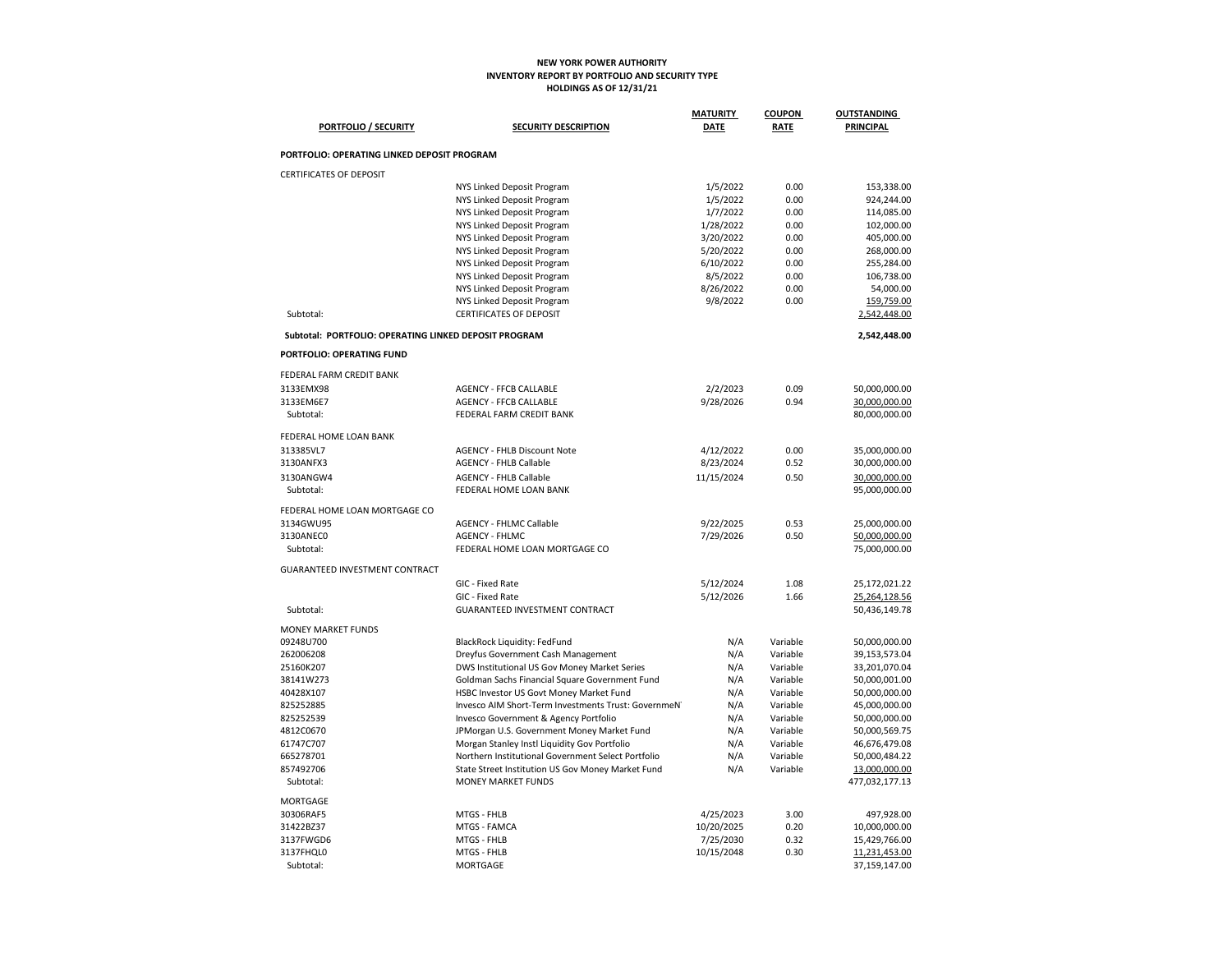#### NEW YORK POWER AUTHORITY INVENTORY REPORT BY PORTFOLIO AND SECURITY TYPE HOLDINGS AS OF 12/31/21

|                                                               |                                                  | <b>MATURITY</b> | <b>COUPON</b> | <b>OUTSTANDING</b> |
|---------------------------------------------------------------|--------------------------------------------------|-----------------|---------------|--------------------|
| <b>PORTFOLIO / SECURITY</b>                                   | <b>SECURITY DESCRIPTION</b>                      | <b>DATE</b>     | <b>RATE</b>   | PRINCIPAL          |
| PORTFOLIO: OPERATING FUND (Continued)                         |                                                  |                 |               |                    |
| <b>MUNICIPAL</b>                                              |                                                  |                 |               |                    |
| 4140187X3                                                     | Harris County Texas Flood Control District       | 10/1/2035       | 4.00          | 2,500,000.00       |
| 949289PR7                                                     | Weld County Colorado School District #6 Greeley  | 12/1/2035       | 5.00          | 3,100,000.00       |
| 93974DWK0                                                     | Washington State General Obligation              | 2/1/2037        | 5.00          | 4,000,000.00       |
| 586145U44                                                     | Memphis TN General Obligation                    | 6/1/2045        | 4.00          | 7,530,000.00       |
| 59261AG76                                                     | Metropolitan Transportation Authority NY Revenue | 11/15/2049      | 5.18          | 10,000,000.00      |
| Subtotal:                                                     | <b>MUNICIPAL</b>                                 |                 |               | 27,130,000.00      |
| REPURCHASE AGREEMENT                                          |                                                  |                 |               |                    |
| 004SW6NY8                                                     | Repurchase Agreement - Trust Certificate         | 1/18/2022       | 1.25          | 50,378,125.00      |
| Subtotal:                                                     | REPURCHASE AGREEMENT                             |                 |               | 50,378,125.00      |
| TREASURY                                                      |                                                  |                 |               |                    |
| 912796K73                                                     | <b>Treasury Bill</b>                             | 1/13/2022       | 0.00          | 50,000,000.00      |
| 912828SV3                                                     | <b>Treasury Note</b>                             | 5/13/2022       | 1.75          | 50,000,000.00      |
| 912828TY6                                                     | <b>Treasury Note</b>                             | 11/15/2022      | 1.63          | 85,000,000.00      |
| Subtotal:                                                     | TREASURY                                         |                 |               | 185,000,000.00     |
| Subtotal: PORTFOLIO: OPERATING FUND                           |                                                  |                 |               | 1,077,135,598.91   |
| PORTFOLIO: OPERATING NORTHERN NY<br><b>MONEY MARKET FUNDS</b> |                                                  |                 |               |                    |
| 25160K207                                                     | DWS Institutional US Gov Money Market Series     | N/A             | Variable      | 3,501,733.32       |
| Subtotal:                                                     | <b>MONEY MARKET FUNDS</b>                        |                 |               | 3,501,733.32       |
| Subtotal: PORTFOLIO: OPERATING NORTHERN NY                    |                                                  |                 |               | 3,501,733.32       |
| PORTFOLIO: OPERATING WESTERN NY                               |                                                  |                 |               |                    |
| <b>MONEY MARKET FUNDS</b>                                     |                                                  |                 |               |                    |
| 25160K207                                                     | DWS Institutional US Gov Money Market Series     | N/A             | Variable      | 7,003,586.43       |
| Subtotal:                                                     | <b>MONEY MARKET FUNDS</b>                        |                 |               | 7,003,586.43       |
|                                                               |                                                  |                 |               |                    |
| Subtotal: OPERATING WESTERN NY                                |                                                  |                 |               | 7,003,586.43       |
| PORTFOLIO: ST. LAWRENCE SPEC                                  |                                                  |                 |               |                    |
| <b>MONEY MARKET FUNDS</b>                                     |                                                  |                 |               |                    |
| 262006208                                                     | Dreyfus Government Cash Management               | N/A             | Variable      | 700,193.87         |
| Subtotal:                                                     | <b>MONEY MARKET FUNDS</b>                        |                 |               | 700,193.87         |
| Subtotal: PORTFOLIO: ST. LAWRENCE SPEC                        |                                                  |                 |               | 700,193.87         |
| PORTFOLIO: TRANSMISSION                                       |                                                  |                 |               |                    |
| MONEY MARKET FUNDS                                            |                                                  |                 |               |                    |
| 262006208                                                     | Dreyfus Government Cash Management               | N/A             | Variable      | 4,672,757.47       |
| Subtotal:                                                     | <b>MONEY MARKET FUNDS</b>                        |                 |               | 4,672,757.47       |
| Subtotal: PORTFOLIO: TRANSMISSION                             |                                                  |                 |               | 4,672,757.47       |
| <b>GRAND TOTAL</b>                                            |                                                  |                 |               | 1,308,155,348.79   |